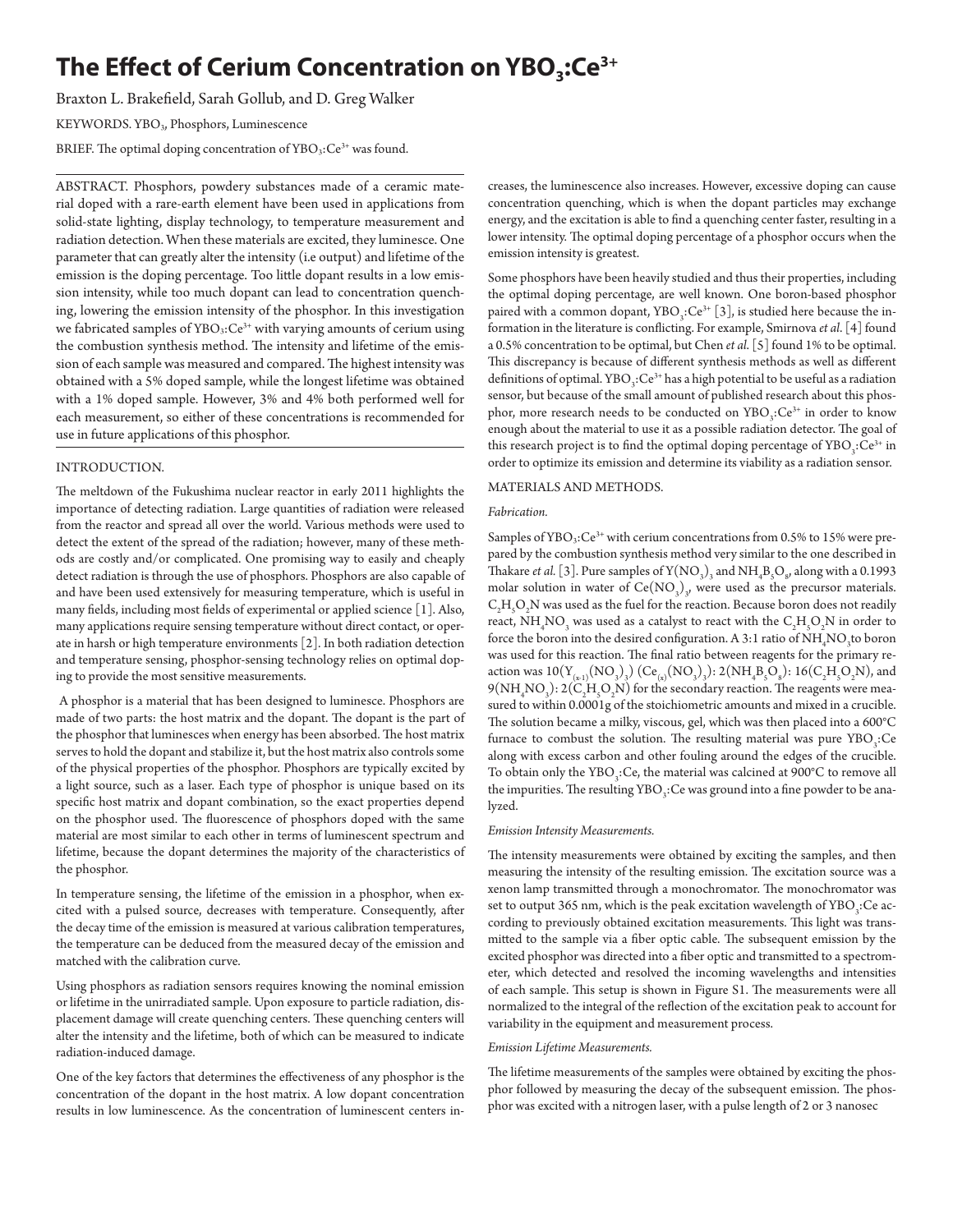onds. The resulting emission was measured using a photomultiplier tube module, which multiplies any incoming photons into a much higher output voltage. The module included a potentiometer to adjust the gain of the photomultiplier tube. The voltage was collected and visualized using an oscilloscope. This setup is shown in Figure S2. The output data were fit to various exponential models to find the best fit and thus obtain the decay time.

#### RESULTS.

### *Emission Intensity.*

The two main peaks of the emission, 388nm and 414nm, have very similar trends as the cerium concentration changes with the intensity of the 414nm peak being slightly higher (Figure 1). The intensity of the two peaks of the emission with low concentration percentages of 0.5% and 0.75% was relatively small. However, as the concentration increases to 1%, 2%, and 3%, the intensity increases. The intensity dips at 4%, but then rises again to the most intense peak of 5%. After 5%, the intensity declines to a 6% cerium concentration, and then continues to decrease in intensity to 10%. After 10%, the intensity levels off to a low level comparable to where the intensity was at 0.5%. Based on these data, the optimal cerium concentration for cerium doped YBO<sub>3</sub> is 5%. However, 4% and 3% are in the same range as 5% and would work equally well. The intensity measurement of each sample was taken four to six times, normalized to the reflection of the excitation peak to get comparable values, and averaged together. The coefficients of variation (mean/stdev \*100%) ranged from 1.116% to 13.119%. This shows that the data are quite consistent. Also, the coefficients of variation for 3%, 4%, and 5% ranged from 3.596% to 7.481%, showing that the data collected were very consistent.



Figure 1. Intensity of YBO<sub>3</sub>:Ce<sup>3+</sup> emission as a function of cerium concentration at both peaks of the emission. The intensity increases with cerium concentration up to 5%. The intensity is at its maximum at 5%, and then decreases as the cerium concentration further increases. Error bars show the standard deviation for each data point.

#### *Emission Lifetime.*

The lifetime measurements of the samples show a similar form to that of the intensity measurements with a peak at 1% Ce (Figure 2). However, the lifetime stays fairly constant up to 4%, but sharply declines and stays low as the concentration is further increased. These data suggest the optimal dopant concentration of YBO3:Ce3+ is 1%, based on the peak value. This result contradicts the collected intensity measurements, which peak at 5%. The 5% doped sample had a significantly lower lifetime than that of the peak at 1%. However, for the lifetime measurements, 2%, 3%, and 4%, are in the same range as the peak of 1% and would be viable options. This correlates nicely with the intensity data showing that 3% and 4% are close to the intensity of the peak at 5%. Any of the other concentrations tested either have comparatively low emission intensities or lifetimes.



**Figure 2:** The lifetime of the emission as a function of cerium concentration. As the cerium concentration increases, the lifetime increases up to 1%. The lifetime then stays fairly constant up to 4%. After 4%, the lifetime of the emission decreases greatly.

**Table 1.** Intensity and lifetime measurements. The greatest intensities are at 5%, while the longest lifetime is with a 1% concentration. The 8% lifetime was somehow lost in the analytical process; after running the script a value was not output for the 8% sample. Bolded values suggest recommended concentrations.

| $Ce3+$<br>Concentration | 388nm Peak Intensity |         |               | 414nm Peak Intensity |       |                        | Lifetime<br>μs |
|-------------------------|----------------------|---------|---------------|----------------------|-------|------------------------|----------------|
|                         | Average              | StanDev | Coefficient o | Average              |       | StanDev Coefficient of |                |
| 0.75%                   | 0.112                | 0.013   | 11.949        | 0.106                | 0.014 | 13.119                 | 0.798          |
| 0.50%                   | 0.125                | 0.013   | 10.55         | 0.121                | 0.014 | 11.21                  | 1.661          |
| 1%                      | 0.144                | 0.015   | 10.203        | 0.146                | 0.018 | 12.521                 | 2.679          |
| 2%                      | 0.15                 | 0.012   | 7.762         | 0.153                | 0.015 | 9.934                  | 2.523          |
| 3%                      | 0.224                | 0.01    | 4.423         | 0.233                | 0.013 | 5.539                  | 2.336          |
| 4%                      | 0.202                | 0.007   | 3.596         | 0.216                | 0.009 | 4.039                  | 2.57           |
| 5%                      | 0.227                | 0.015   | 6.605         | 0.244                | 0.018 | 7.481                  | 0.538          |
| 6%                      | 0.15                 | 0.005   | 3.292         | 0.16                 | 0.007 | 4.271                  | 0.645          |
| 7%                      | 0.149                | 0.006   | 3.912         | 0.163                | 0.009 | 5.353                  | 0.599          |
| 8%                      | 0.116                | 0.001   | 1.116         | 0.127                | 0.002 | 1.936                  | $\sim$         |
| 10%                     | 0.107                | 0.006   | 5.821         | 0.117                | 0.008 | 7.04                   | 0.44           |
| 15%                     | 0.11                 | 0.003   | 3.124         | 0.121                | 0.006 | 4.751                  | 0.512          |
|                         |                      |         |               |                      |       |                        |                |

#### DISCUSSION.

The optimal concentration for intensity of the emission was 5%. At this doping level, we also found an increased sensitivity to the concentration in the lifetime measurements. Because a range of doping concentrations will work equally well below 5% and the lifetime increases dramatically with a decrease in doping, we suggest that the optimal concentration for radiation detection is below 5%. Concentrations of 3% and 4% had similar intensities to the 5% doped sample though, and would work well for the application. The 2%, 3%, and 4% concentrations had similar lifetimes to the lifetime of the 1% doped sample, so these would be feasible for use when accounting for the lifetime of the material. Based on both the intensity and lifetime measurements, it is apparent that the optimal concentration to use is between 3% and 4%, as both the lifetime and the intensity at both of these concentrations is close to that of the optimal concentration for each measurement.

These results conflict with published research into this topic due to the double peak in intensity. However, because of the overlap between the excitation and emission, Cerium is known to have both resonant energy transfer and charge quenching. Each mechanism will have a different characteristic quenching, but the results are confounded by the interaction between the mechanisms. Therefore, a double peak is plausible. While this research conflicts with published values for the optimal concentration of cerium in  $YBO_3:Ce^{3+}$ , the objective of this project was to independently find the optimal concentration, based on a paucity of published research on this topic, none of which take lifetime into account.

One oddity in the results is the omission of the 8% sample from the lifetime of the emission data. The measurement was taken, but was somehow lost in the